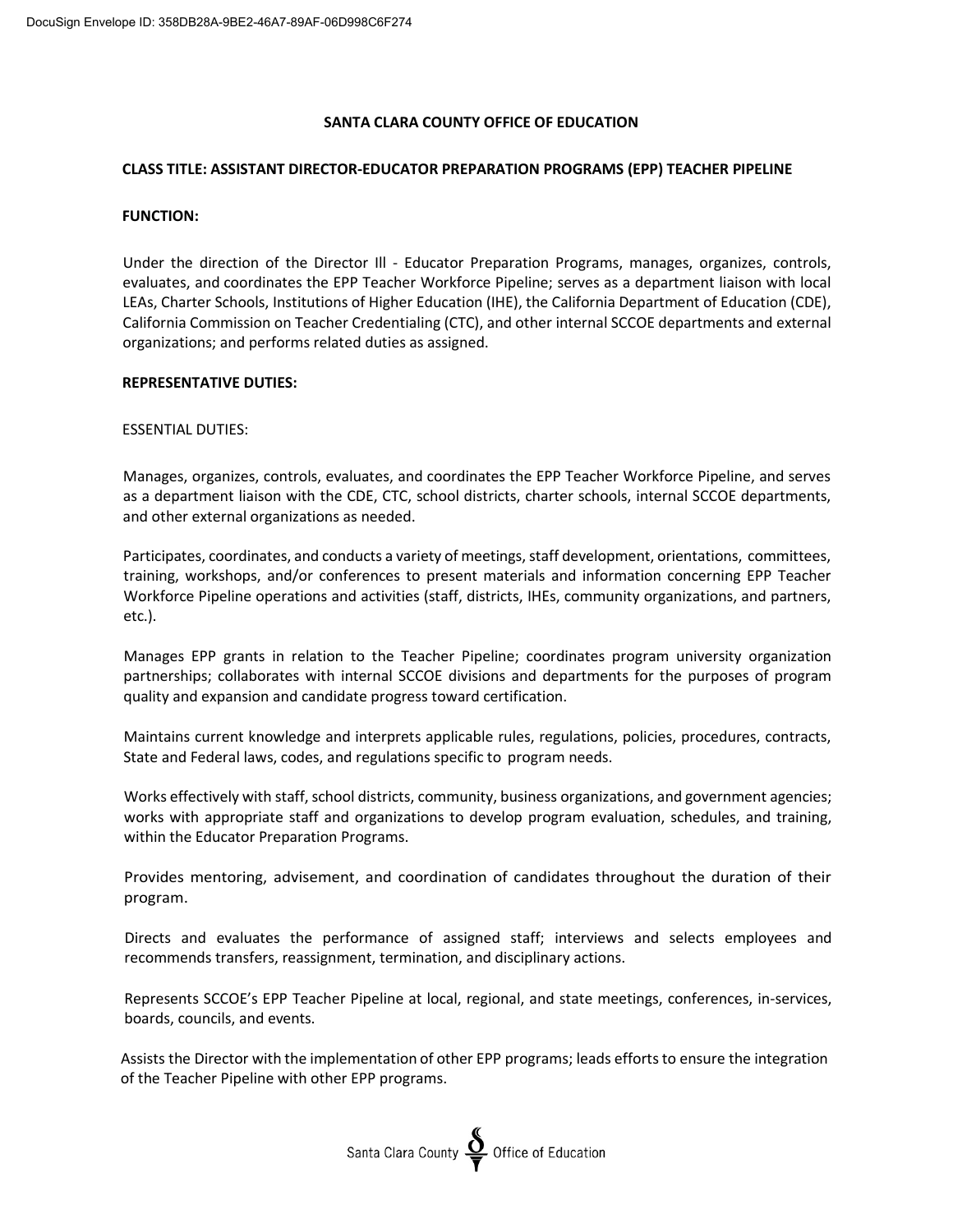## **ASSISTANT DIRECTOR-EDUCATOR PREPARATION PROGRAMS (EPP) TEACHER PIPELINE continued Page 2**

Communicates with other administrators, personnel, and outside organizationsto coordinate activities and programs, resolve issues and conflicts, and exchange information.

Provides support and training for EPP staff.

Provides technical information to the Director regarding assigned functions.

Develops and disseminates materials to use in recruitment and community outreach efforts; prepares and maintains a variety of reports, records and files related to program operations and activities.

Operates a computer and assigned software programs, including spreadsheet and database programs; operates other office equipment as assigned; drives a vehicle to conduct work as assigned.

### OTHER DUTIES:

Performs related duties as assigned.

## **KNOWLEDGE, ABILITIES AND COMPETENCIES:**

### KNOWLEDGE OF:

State and federal regulations pertaining to education specialist standards, credentialing,and accreditation or evaluation activities (e.g., Commission on Teacher Credentialing);

Curriculum and professional development; Program development; Project management; Institutions of Higher Education functions and structures; Grant writing and grant program implementation; Applicable laws, regulations and policies; Adult Learning Theory and Practice; Oral and written communication skills; Interpersonal skills using tact, patience, and courtesy.

## ABILITY TO:

Design and implement innovative educational programs; Plan, set agendas, and coordinate/conduct meetings and trainings; Communicate effectively both orally and in writing; Interpret, apply and explain rules, regulations, policies and procedures; Establish and maintain cooperative, effective, and collaborate working relationships; Analyze situations accurately and adopt an effective course of action. Operate a computer and knowledge of assigned software; Work in a collaborative setting; Successfully manage multiple tasks concurrently; Meet schedules and timelines; Create and follow policies and procedures; Work independently with little direction; Plan and organize work; Maintain records and files; Prepare comprehensive records and reports.